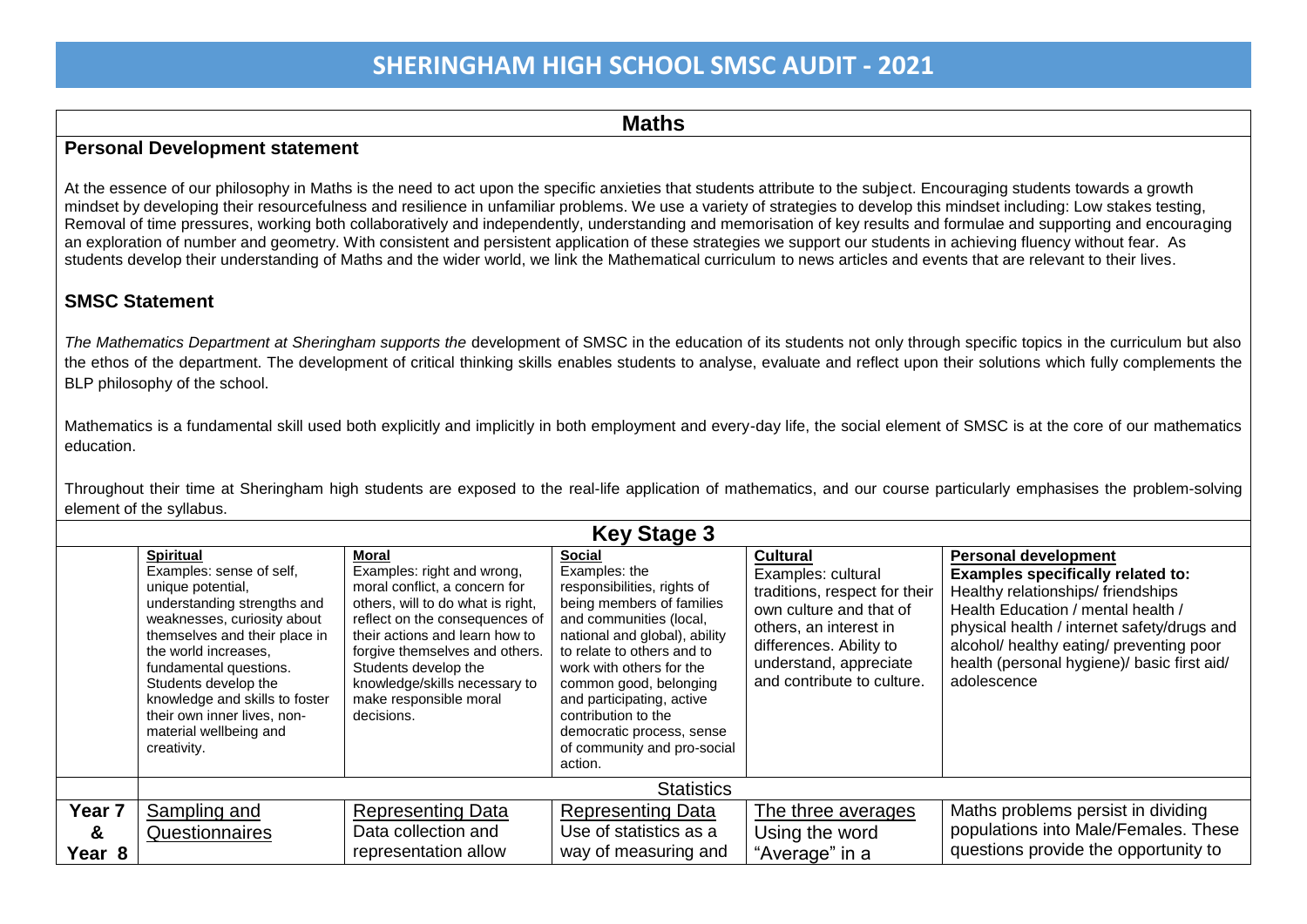| Collecting data and<br>working to eliminate<br>sources of bias allow<br>students to explore their<br>own unconscious beliefs<br>and identify this in<br>others.                         | students to visualise the<br>different opinions/ values<br>and priorities of others.<br>Students develop the<br>understanding of modal<br>opinions/options guiding<br>decision making | making sense of the<br>world around us.<br>Geographical data<br>comparing populations,<br>climate, environment<br>data of different<br>countries                                                                               | deliberately<br>ambiguous way to<br>influence the<br>evidence for<br>particular decisions                                                                                                                                    | discuss the difference between<br>Gender and Sex.<br>Lesson idea<br>Sleep: The correlation between sleep and<br>performance in school<br>The characteristics and evidence of what constitutes<br>a healthy lifestyle and maintaining a healthy weight<br>(including the links between an inactive lifestyle and<br>ill health, such as cancer and cardio-vascular ill<br>health                                            |
|-----------------------------------------------------------------------------------------------------------------------------------------------------------------------------------------|---------------------------------------------------------------------------------------------------------------------------------------------------------------------------------------|--------------------------------------------------------------------------------------------------------------------------------------------------------------------------------------------------------------------------------|------------------------------------------------------------------------------------------------------------------------------------------------------------------------------------------------------------------------------|----------------------------------------------------------------------------------------------------------------------------------------------------------------------------------------------------------------------------------------------------------------------------------------------------------------------------------------------------------------------------------------------------------------------------|
|                                                                                                                                                                                         |                                                                                                                                                                                       | Number                                                                                                                                                                                                                         |                                                                                                                                                                                                                              |                                                                                                                                                                                                                                                                                                                                                                                                                            |
| Calculations<br>The pleasures and<br>rhythms of counting<br>'Music is the pleasure<br>the human soul<br>experiences from<br>counting without being<br>aware it is counting'<br>Leibniz. | Directed number<br>Developing students'<br>understandings of the<br>language of positive and<br>negatives and the<br>concepts that these can<br>cancel                                | Powers of<br>10/Negative<br>numbers<br>Development of<br>students<br>understanding of the<br>number system<br>enables them to<br>visualise large and<br>small numbers in not<br>only in other subjects<br>but also in the news | <b>BIDMAS</b><br>The concept of a<br>convention that is<br>universally agreed<br>upon to standardise a<br>process.                                                                                                           | Development of financial<br>understanding - positive and negative<br>balances and percentage change in<br>sales and price increases.                                                                                                                                                                                                                                                                                       |
|                                                                                                                                                                                         |                                                                                                                                                                                       | <b>Geometry and Measures</b>                                                                                                                                                                                                   |                                                                                                                                                                                                                              |                                                                                                                                                                                                                                                                                                                                                                                                                            |
| Transformations<br>Extend the study of<br>transformations to<br>include Islamic tiling<br>patterns and Rangoli<br>patterns                                                              | <b>Units and Measures</b><br>Conversions between<br>different units to<br>communicate the same<br>quantity                                                                            | <b>Units and Measures</b><br>Conversions between<br>different units to<br>communicate the same<br>quantity.                                                                                                                    | <b>Units and Measures</b><br><b>Discussion where</b><br>different units are used<br>(metric and imperial)<br><b>Shapes</b><br>How shapes are<br>featured in different<br>religions, such as<br>pyramids in Ancient<br>Egypt. | <b>Units and Measures</b><br>As a consequence, students can<br>better understand the data relating to<br>their health (as provided by a health<br>professional) e.g. Height, Weight. BMI<br>**Please note that this will not be<br>explicitly taught due to students with<br>disordered eating conditions**<br>Discussion of different types of<br>measurements, which units are used<br>at home, comparison of metric and |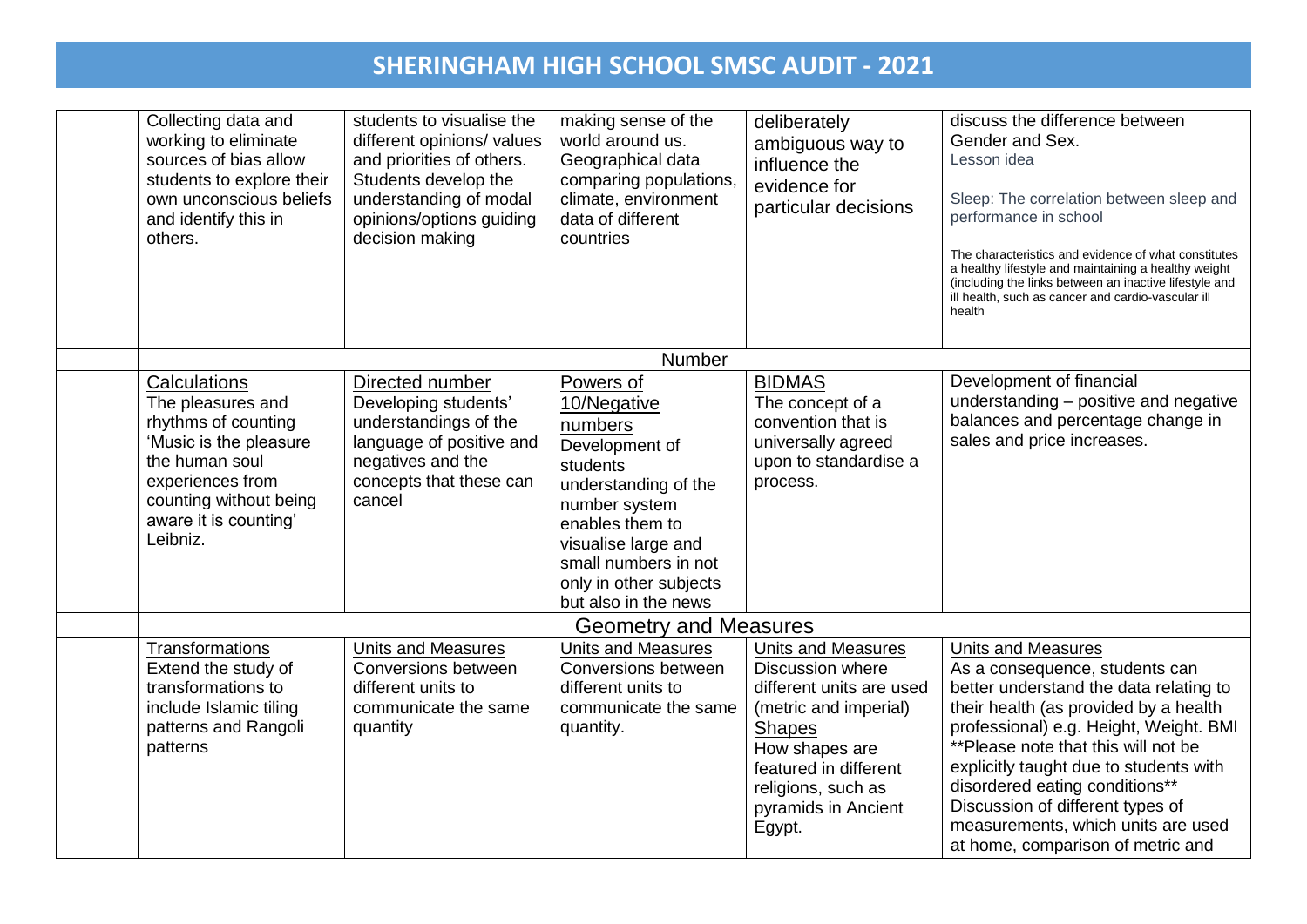|        |                                                                                                                                                                                                                                                                                                                                           |                                                                                                                                                                                                                                                                                                                  |                                                                                                                                                                                                                                                                                                                                                             |                                                                                                                                                                                                                         | imperial units. - Understanding of the<br>appropriate quantities of food,<br>cleaning materials etc.<br>General<br>In year 7 we start to challenge the<br>popular fixed mindset and develop<br>problems solving skills and resilience<br>in students.                                                |
|--------|-------------------------------------------------------------------------------------------------------------------------------------------------------------------------------------------------------------------------------------------------------------------------------------------------------------------------------------------|------------------------------------------------------------------------------------------------------------------------------------------------------------------------------------------------------------------------------------------------------------------------------------------------------------------|-------------------------------------------------------------------------------------------------------------------------------------------------------------------------------------------------------------------------------------------------------------------------------------------------------------------------------------------------------------|-------------------------------------------------------------------------------------------------------------------------------------------------------------------------------------------------------------------------|------------------------------------------------------------------------------------------------------------------------------------------------------------------------------------------------------------------------------------------------------------------------------------------------------|
|        |                                                                                                                                                                                                                                                                                                                                           |                                                                                                                                                                                                                                                                                                                  | Algebra                                                                                                                                                                                                                                                                                                                                                     |                                                                                                                                                                                                                         |                                                                                                                                                                                                                                                                                                      |
|        | Development of the<br>concept of properties -<br>the name of the variable<br>is of no consequence, it<br>is the properties that are<br>significant.                                                                                                                                                                                       |                                                                                                                                                                                                                                                                                                                  |                                                                                                                                                                                                                                                                                                                                                             | The use of symbols to<br>represent numbers,<br>developing the<br>understanding that a<br>letter can represent any<br>number. Draw<br>students' attention to<br>the roots of algebra in<br>the Middle East and<br>India. |                                                                                                                                                                                                                                                                                                      |
|        |                                                                                                                                                                                                                                                                                                                                           |                                                                                                                                                                                                                                                                                                                  | <b>Key Stage 4</b>                                                                                                                                                                                                                                                                                                                                          |                                                                                                                                                                                                                         |                                                                                                                                                                                                                                                                                                      |
|        | <b>Spiritual Examples: sense of</b><br>self, unique potential,<br>understanding strengths and<br>weaknesses, curiosity about<br>themselves and their place in<br>the world increases,<br>fundamental questions. They<br>develop the knowledge and<br>skills to foster their own inner<br>lives, non-material wellbeing<br>and creativity. | <b>Moral</b> Examples: right and<br>wrong, moral conflict, a<br>concern for others, will to do<br>what is right, reflect on the<br>consequences of their actions<br>and learn how to forgive<br>themselves and others. They<br>develop the knowledge/skills<br>necessary to make<br>responsible moral decisions. | Social Examples: the<br>responsibilities, rights of<br>being members of families<br>and communities (local,<br>national and global), ability<br>to relate to others and to<br>work with others for the<br>common good, belonging<br>and participating, active<br>contribution to the<br>democratic process, sense<br>of community and pro-social<br>action. | <b>Cultural Examples:</b><br>cultural traditions, respect<br>for their own culture and<br>that of others, an interest<br>in differences. Ability to<br>understand, appreciate<br>and contribute to culture.             | <b>Personal development</b><br>Examples specifically related to:<br>Healthy relationships/friendships<br>Health Education / mental health /<br>physical health / internet safety/drugs and<br>alcohol/ healthy eating/ preventing poor<br>health (personal hygiene)/ basic first aid/<br>adolescence |
|        |                                                                                                                                                                                                                                                                                                                                           |                                                                                                                                                                                                                                                                                                                  | <b>Number</b>                                                                                                                                                                                                                                                                                                                                               |                                                                                                                                                                                                                         |                                                                                                                                                                                                                                                                                                      |
| Year 9 | <b>Standard Form/Powers</b><br>Development of<br>understanding of<br>science and the<br>magnitude of space                                                                                                                                                                                                                                | Multiplicative reasoning<br>Developing<br>understanding of<br>percentages and their<br>application within<br>financial products. Is it                                                                                                                                                                           | Multiplicative<br>reasoning<br>Understanding of<br>speed and the<br>requirements of seed                                                                                                                                                                                                                                                                    | Promote mathematical<br>links to other subjects<br>e.g. dates, data,<br>distance, quantities.                                                                                                                           | Equivalence of fractions, decimals and<br>percentages and the validity of<br>comparisons between them. Link to<br>Food nutrition labelling and healthy<br>eating.                                                                                                                                    |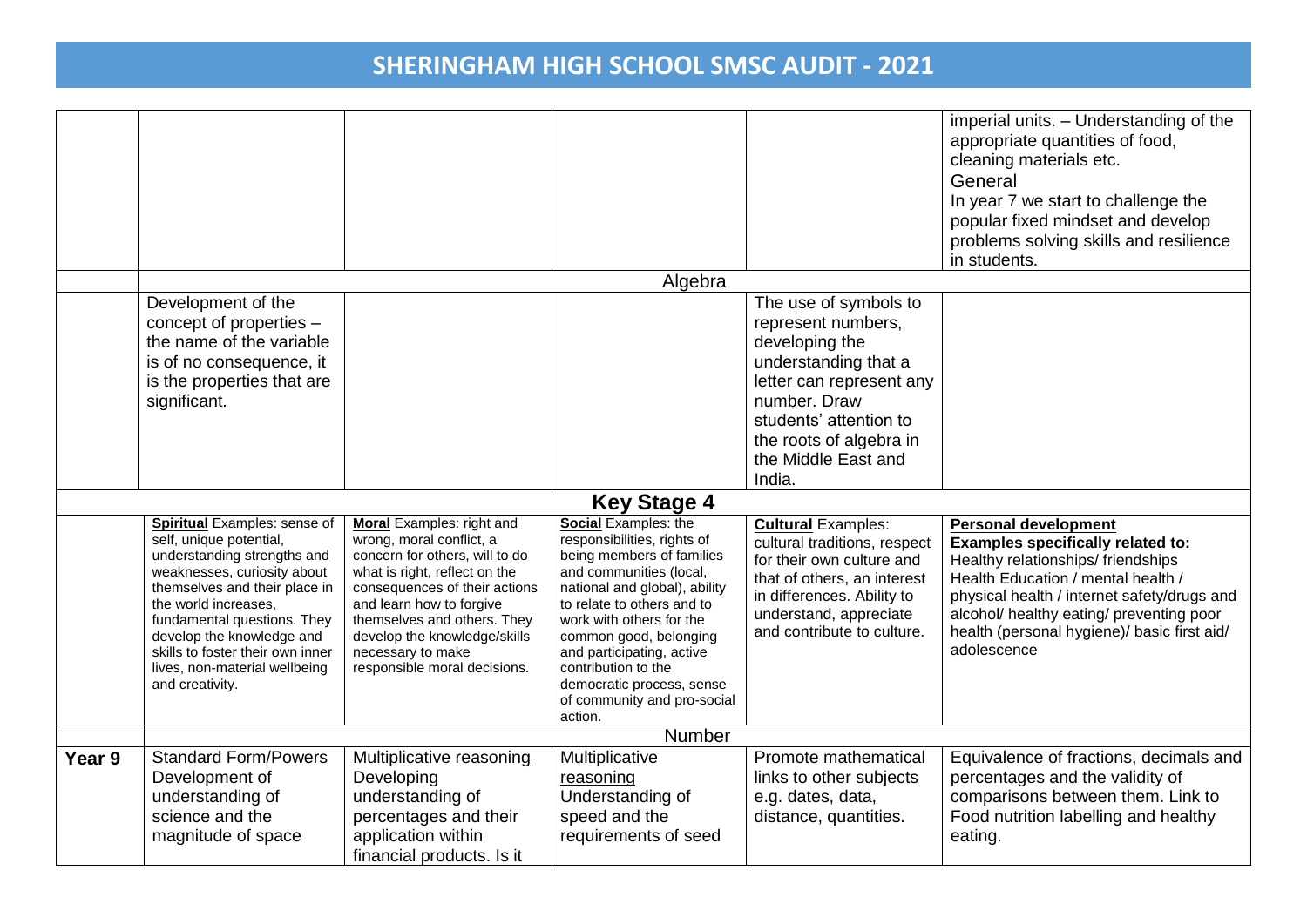|                                                                                       | ethical for pay-day loan<br>companies to target and<br>charge the people that<br>they do? | limits within<br>communities. |                                                                                                                                                                                                                                                                                                                              | <b>Multiplicative Reasoning</b><br>Online safety:<br>If I take this image and share it with<br>four of my friends and the next hour<br>they share it with 4 of their friends etc,<br>how long until 10000 people have<br>seen this image<br>How information and data is generated, collected,<br>shared and used online (Ofsted framework) |
|---------------------------------------------------------------------------------------|-------------------------------------------------------------------------------------------|-------------------------------|------------------------------------------------------------------------------------------------------------------------------------------------------------------------------------------------------------------------------------------------------------------------------------------------------------------------------|--------------------------------------------------------------------------------------------------------------------------------------------------------------------------------------------------------------------------------------------------------------------------------------------------------------------------------------------|
|                                                                                       |                                                                                           | Algebra                       |                                                                                                                                                                                                                                                                                                                              |                                                                                                                                                                                                                                                                                                                                            |
| <b>Sequences</b><br>Fibonacci sequence<br>which is evident in<br>nature all around us |                                                                                           |                               | Graphs<br>Being able to use a<br>graphs to graph<br>conversion rates<br>between currencies/<br>units of measurements                                                                                                                                                                                                         | Problem solving approach - seeking<br>systematic order to solve a problem<br>by breaking down a task into<br>manageable parts.                                                                                                                                                                                                             |
|                                                                                       |                                                                                           | Geometry                      |                                                                                                                                                                                                                                                                                                                              |                                                                                                                                                                                                                                                                                                                                            |
|                                                                                       |                                                                                           |                               | <b>Trigonometry and</b><br>Pythagoras<br><b>Historical contribution</b><br>of other societies to our<br>understanding of<br>geometry e.g.<br>Pythagoras<br>Developing the<br>understanding of<br>geometric shapes in<br>our environment, for<br>example design of<br>products, architecture<br>and the effect on<br>society. |                                                                                                                                                                                                                                                                                                                                            |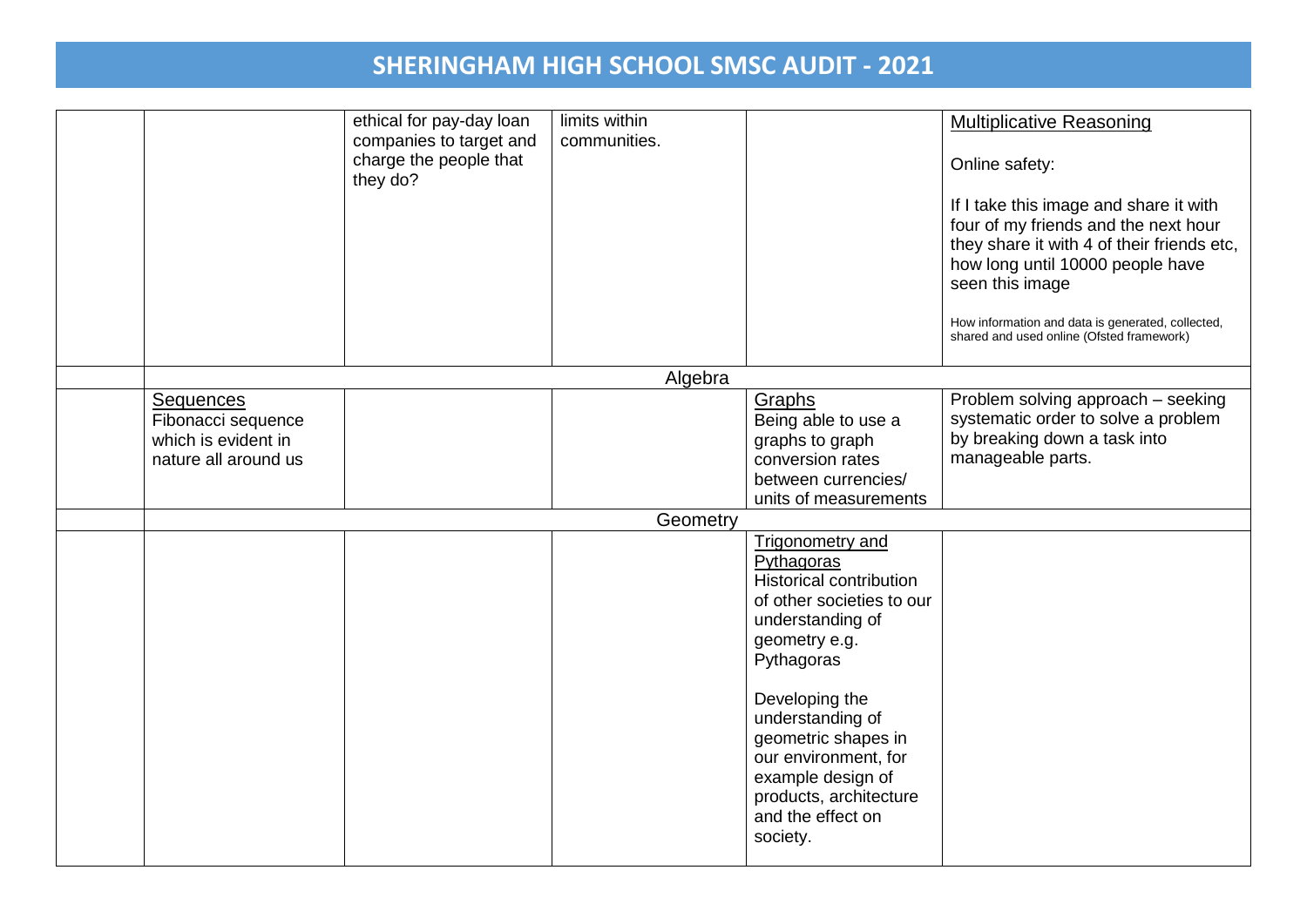|               | Number                                                                                                                         |                                                                                                     |                                                                              |                                                                                                                   |                                                                                                                                                                                                                        |  |
|---------------|--------------------------------------------------------------------------------------------------------------------------------|-----------------------------------------------------------------------------------------------------|------------------------------------------------------------------------------|-------------------------------------------------------------------------------------------------------------------|------------------------------------------------------------------------------------------------------------------------------------------------------------------------------------------------------------------------|--|
|               | <b>Prime Factor</b><br>Decomposition                                                                                           | Multiplicative<br>Reasoning                                                                         | <b>Prime Factor</b><br>Decomposition                                         | Calculations<br>This includes different                                                                           | Problem solving skills and team work<br>will be developed.                                                                                                                                                             |  |
|               | Study of prime numbers<br>as the building block of<br>mathematics can lead<br>to a discussion of the<br>'mystical' nature of   | Is it right that payday<br>loan companies profit off<br>the most financially<br>vulnerable in life? | Study of prime<br>numbers as the basis<br>of our security systems<br>online. | multiplication methods<br>from Egypt, Russia and<br>China and evaluation of<br>methods for<br>multiplication that | Opportunity for students to acquire<br>critical thinking, skills of analysis,<br>evaluation and reflection.                                                                                                            |  |
|               | these numbers                                                                                                                  |                                                                                                     |                                                                              | periodically appear as<br>viral Memes                                                                             | Encouragement of self-discipline as<br>problems become more complex with<br>multiple steps.                                                                                                                            |  |
|               |                                                                                                                                |                                                                                                     |                                                                              | The understanding that<br>Maths is a universal<br>language which<br>transcends borders and<br>language barriers.  | Students will develop the ability to<br>review and check back through their<br>working to eliminate errors.<br>Problem solving fosters resilience as<br>students try different methods to solve<br>real life questions |  |
|               |                                                                                                                                |                                                                                                     |                                                                              | Understanding that<br>some cultures prohibit<br>earning interest on<br>financial products.                        | Financial investments (depreciation<br>and appreciation of values,<br>exponential growth and decay).                                                                                                                   |  |
| Year 9        |                                                                                                                                |                                                                                                     | Algebra                                                                      |                                                                                                                   |                                                                                                                                                                                                                        |  |
| after         | Proof (Higher tier)                                                                                                            |                                                                                                     |                                                                              |                                                                                                                   | Problem solving approach - seeking                                                                                                                                                                                     |  |
| <b>Easter</b> | Development of the                                                                                                             |                                                                                                     |                                                                              |                                                                                                                   | systematic order to solve a problem by                                                                                                                                                                                 |  |
|               | rigour of proof and the                                                                                                        |                                                                                                     |                                                                              |                                                                                                                   | breaking down a task into manageable                                                                                                                                                                                   |  |
| Year 10       | meaning of proof in                                                                                                            |                                                                                                     |                                                                              |                                                                                                                   | parts.                                                                                                                                                                                                                 |  |
| &             | Mathematical                                                                                                                   |                                                                                                     |                                                                              |                                                                                                                   |                                                                                                                                                                                                                        |  |
| Year 11       | terminology.                                                                                                                   |                                                                                                     |                                                                              |                                                                                                                   | Lesson Idea                                                                                                                                                                                                            |  |
|               | <b>Solving equations</b><br>The enjoyment/<br>success/<br>achievement/coping<br>with short term failure<br>as students develop |                                                                                                     |                                                                              |                                                                                                                   | Looking at the interest rates of loan<br>companies. What is the difference<br>between a payday loan and bank<br>loan? What would happen if you<br>were to default on payments for 3<br>months?                         |  |
|               | their strategies for<br>solving equations.                                                                                     |                                                                                                     |                                                                              |                                                                                                                   | The similarities and differences between the online world<br>and the physical world, including: the impact of<br>unhealthy or obsessive comparison with others online                                                  |  |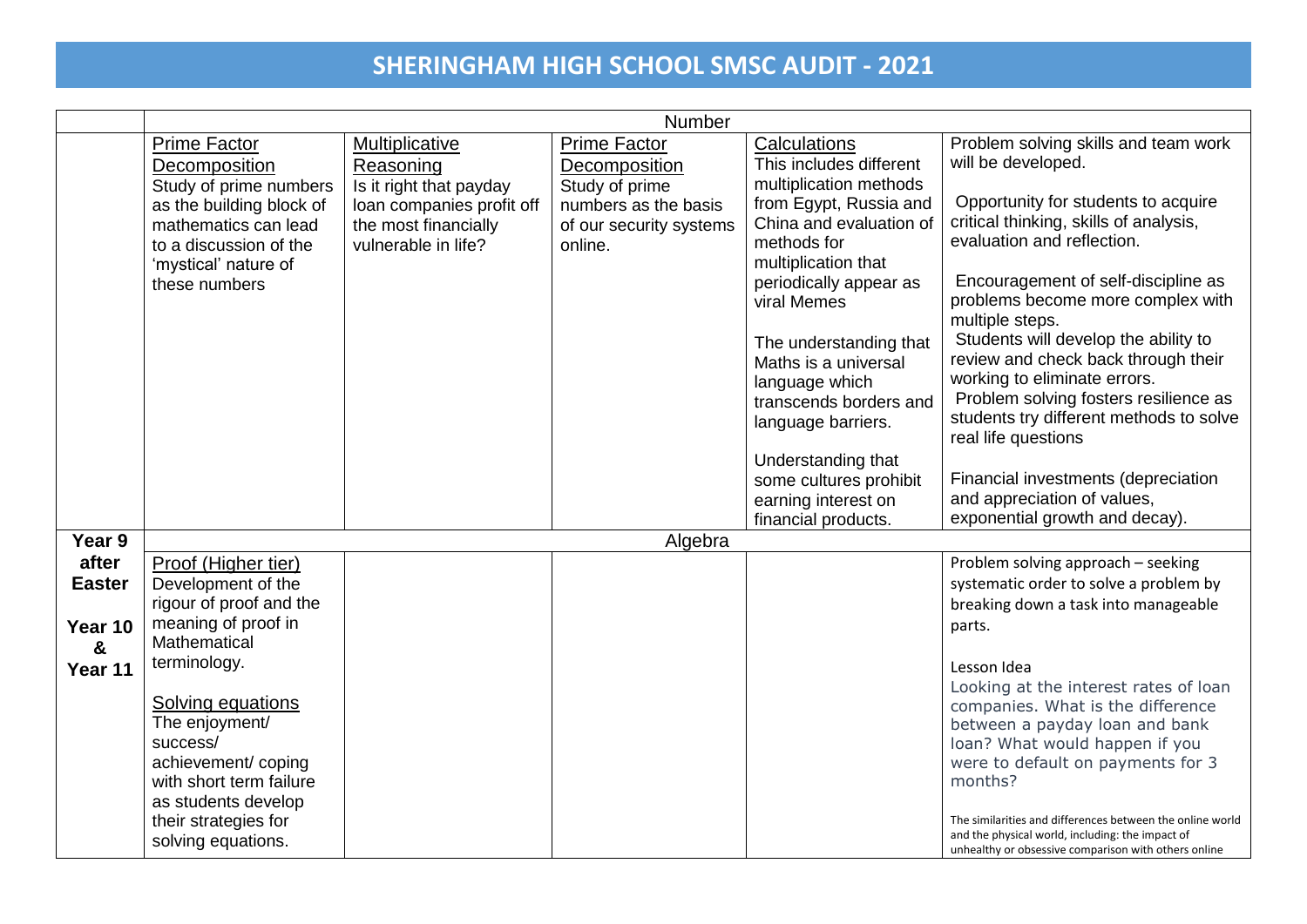|                                                                                                               |                                                                                                            |                                                                               |                                                                                                                                                                                                                                                                                                                                                                  | (including through setting unrealistic expectations for<br>body image or how people may curate a specific image of<br>their life online); over-reliance on online relationships<br>including social media; the risks related to online<br>gambling including the accumulation of debt; how<br>advertising and information is targeted at them; and how<br>to be a discerning consumer of information online<br>(Ofsted framework |
|---------------------------------------------------------------------------------------------------------------|------------------------------------------------------------------------------------------------------------|-------------------------------------------------------------------------------|------------------------------------------------------------------------------------------------------------------------------------------------------------------------------------------------------------------------------------------------------------------------------------------------------------------------------------------------------------------|----------------------------------------------------------------------------------------------------------------------------------------------------------------------------------------------------------------------------------------------------------------------------------------------------------------------------------------------------------------------------------------------------------------------------------|
|                                                                                                               |                                                                                                            | Geometry                                                                      |                                                                                                                                                                                                                                                                                                                                                                  |                                                                                                                                                                                                                                                                                                                                                                                                                                  |
| Circles and Pi<br>An introduction to Pi as<br>an infinite number, link<br>to its use in astronomy.            |                                                                                                            |                                                                               | Circles and Pi<br>Discussion of the<br>independent discovery<br>of Pi by various<br>cultures and the work<br>carrying on today<br>across the globe<br>investigating this<br>fascinating ratio.<br>Pythagoras<br>Introduction to<br>Pythagoras, link to the<br>importance of Greek<br>mathematical<br>knowledge and its<br>rediscovery during the<br>Renaissance. |                                                                                                                                                                                                                                                                                                                                                                                                                                  |
|                                                                                                               |                                                                                                            | <b>Statistics</b>                                                             |                                                                                                                                                                                                                                                                                                                                                                  |                                                                                                                                                                                                                                                                                                                                                                                                                                  |
| Questionnaires<br>Discussing the<br>boundaries of what is<br>acceptable to include in<br>a questionnaire when | How the use of statistics<br>has changed the way<br>that people view health,<br>diet and lifestyle choices | Analysis<br>Exploration of the<br>manipulation of<br>statistics by the media. | How some cultures<br>value data and maths,<br>opposed to other<br>countries driven by<br>religion and tradition.                                                                                                                                                                                                                                                 | Lesson Idea<br>Gambling:<br>Probability of winning in particular<br>games in casinos - does the house<br>always win?                                                                                                                                                                                                                                                                                                             |
| incorporating<br>personal/sensitive<br>questions (GDPR)                                                       |                                                                                                            | <b>Collecting Data</b><br>Collection of own data,<br>analysis and             |                                                                                                                                                                                                                                                                                                                                                                  | The similarities and differences between the online<br>world and the physical world, including: the impact of<br>unhealthy or obsessive comparison with others<br>online (including through setting unrealistic<br>expectations for body image or how people may<br>curate a specific image of their life online); over-<br>reliance on online relationships including social                                                    |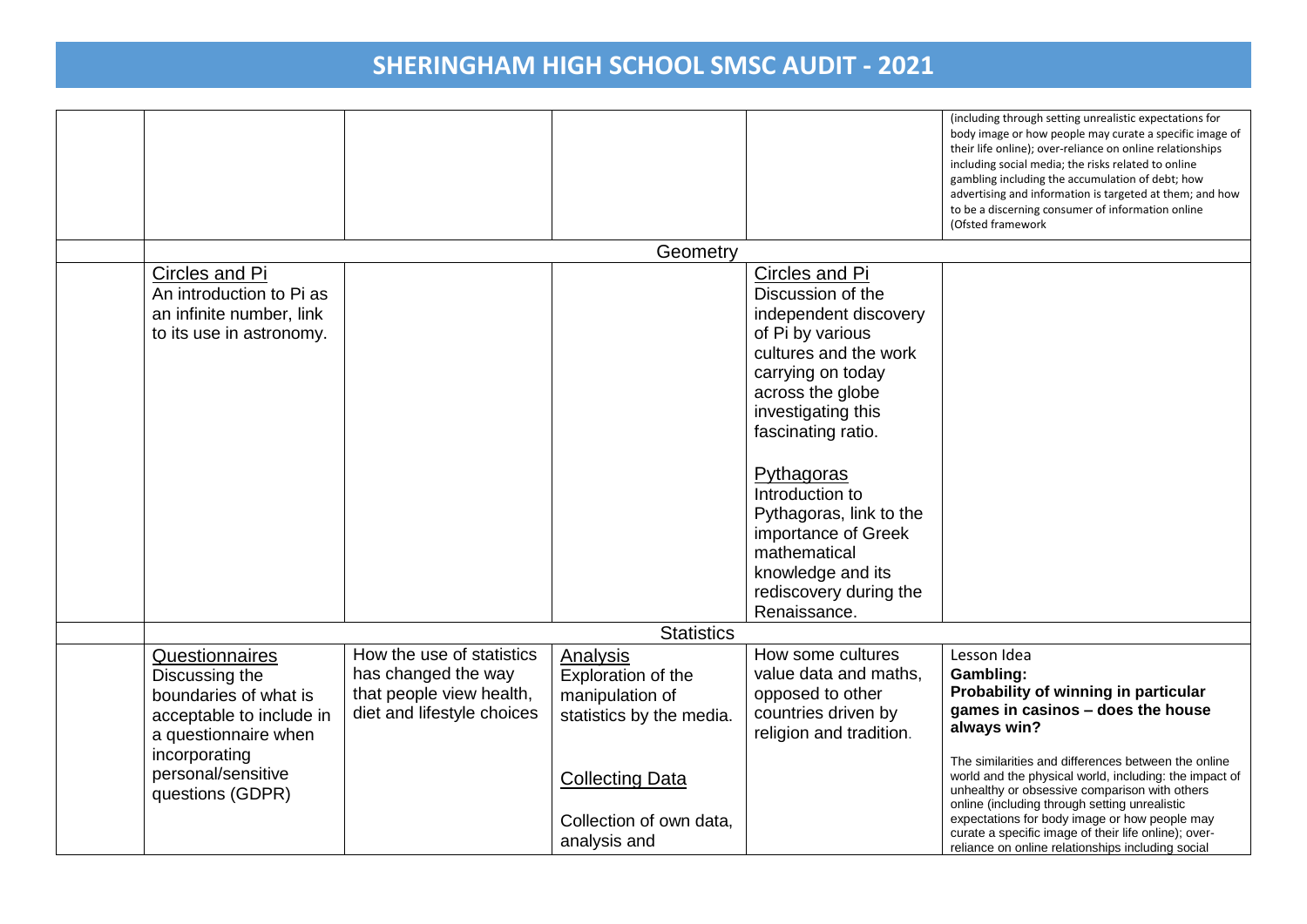|                                       |                                                                                                                                                                                                                                                                                                                                              |                                                                                                                                                                                                                                                                                                                     | presenting results in<br>groups.<br>How data collected<br>about an area may<br>affect placement of a<br>business or price of<br>housing. Links to the<br>economic growth or<br>decline of an area.                                                                                                                                                             |                                                                                                                                                                                                                | media; the risks related to online gambling including<br>the accumulation of debt; how advertising and<br>information is targeted at them; and how to be a<br>discerning consumer of information online (Ofsted<br>framework)<br><b>Fake news</b><br>https://tylervigen.com/page?page=1<br>How information and data is generated,<br>collected, shared and used online (Ofsted<br>framework)<br><b>SMSC days 2021/2022</b><br>Financial maths sessions planned -<br>currently how your Financial choices<br>can affect your mental health and<br>Understanding the deductions on your<br>payslips. |
|---------------------------------------|----------------------------------------------------------------------------------------------------------------------------------------------------------------------------------------------------------------------------------------------------------------------------------------------------------------------------------------------|---------------------------------------------------------------------------------------------------------------------------------------------------------------------------------------------------------------------------------------------------------------------------------------------------------------------|----------------------------------------------------------------------------------------------------------------------------------------------------------------------------------------------------------------------------------------------------------------------------------------------------------------------------------------------------------------|----------------------------------------------------------------------------------------------------------------------------------------------------------------------------------------------------------------|----------------------------------------------------------------------------------------------------------------------------------------------------------------------------------------------------------------------------------------------------------------------------------------------------------------------------------------------------------------------------------------------------------------------------------------------------------------------------------------------------------------------------------------------------------------------------------------------------|
|                                       |                                                                                                                                                                                                                                                                                                                                              |                                                                                                                                                                                                                                                                                                                     | <b>Key Stage 5</b>                                                                                                                                                                                                                                                                                                                                             |                                                                                                                                                                                                                |                                                                                                                                                                                                                                                                                                                                                                                                                                                                                                                                                                                                    |
|                                       | <b>Spiritual</b><br>Examples: sense of self,<br>unique potential,<br>understanding strengths and<br>weaknesses, curiosity about<br>themselves and their place in<br>the world increases,<br>fundamental questions. They<br>develop the knowledge and<br>skills to foster their own inner<br>lives, non-material wellbeing<br>and creativity. | <b>Moral</b><br>Examples: right and wrong,<br>moral conflict, a concern for<br>others, will to do what is right,<br>reflect on the consequences of<br>their actions and learn how to<br>forgive themselves and others.<br>They develop the<br>knowledge/skills necessary to<br>make responsible moral<br>decisions. | Social<br>Examples: the<br>responsibilities, rights of<br>being members of families<br>and communities (local,<br>national and global), ability<br>to relate to others and to<br>work with others for the<br>common good, belonging<br>and participating, active<br>contribution to the<br>democratic process, sense<br>of community and pro-social<br>action. | <b>Cultural</b><br>Examples: cultural<br>traditions, respect for their<br>own culture and that of<br>others, an interest in<br>differences. Ability to<br>understand, appreciate<br>and contribute to culture. |                                                                                                                                                                                                                                                                                                                                                                                                                                                                                                                                                                                                    |
| $\mathbf{A}$<br>Level<br><b>Maths</b> |                                                                                                                                                                                                                                                                                                                                              |                                                                                                                                                                                                                                                                                                                     | <b>Mechanics</b><br>Development of<br>systems and structures<br>that are safe for the<br>public and able to state<br>assumptions and<br>limitations of the<br>modelling process.                                                                                                                                                                               | <b>Statistics</b><br>Working with real life<br>data sets within the<br>course to add context<br>to statistical work and<br>comparisons in<br>climates between<br>different time periods.                       | Understand mathematics and<br>mathematical processes in a way that<br>promotes confidence, and enjoyment<br>for the subject.<br>Understand how different areas of<br>mathematics are connected and<br>linking this to history.<br>Use mathematical knowledge to make<br>logical and reasoned decisions in<br>solving problems both within pure                                                                                                                                                                                                                                                     |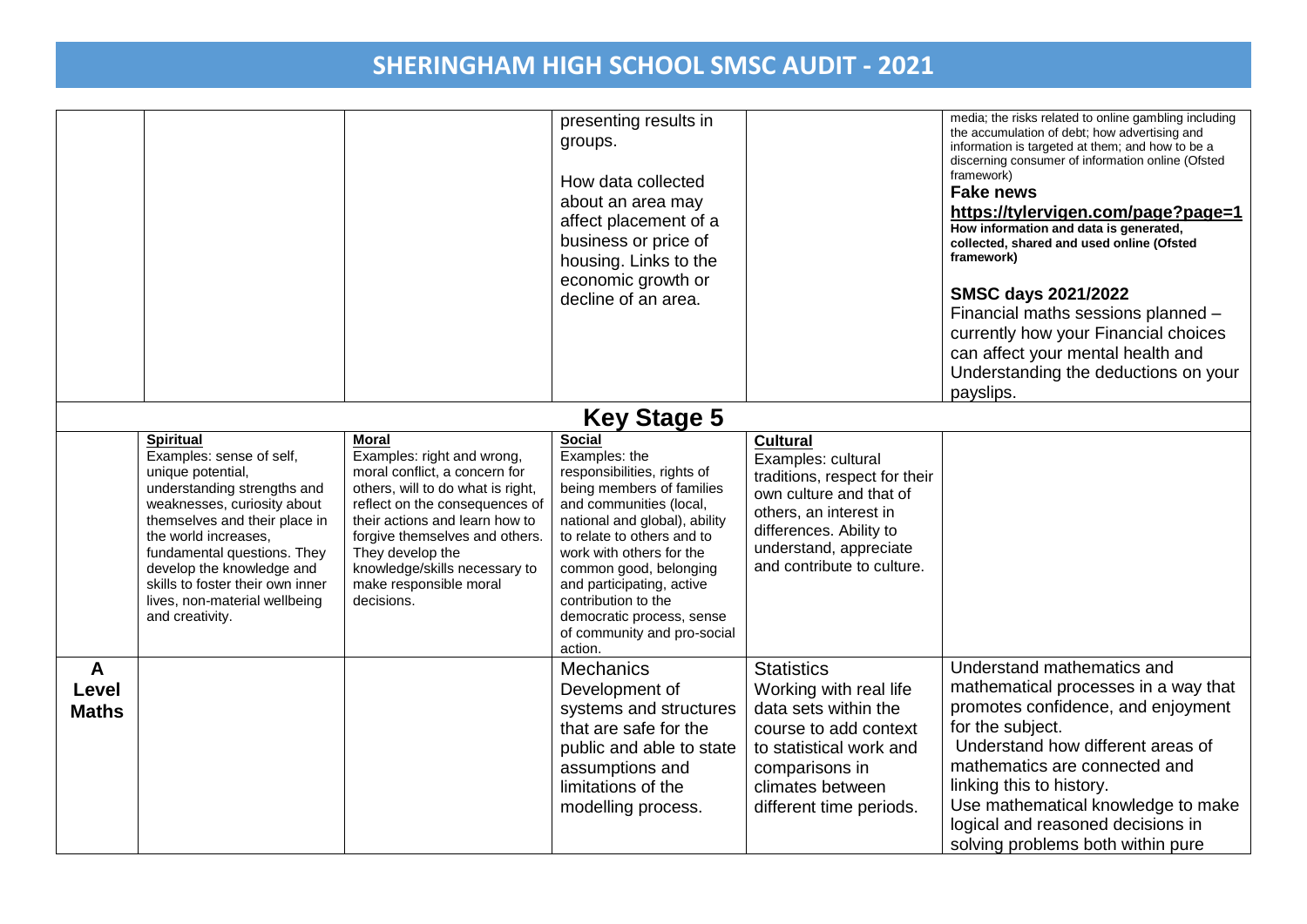|                                |                                                                                                                                                                                                                                                                                                                                              |                                                                                                                                                                                                                                                                                                                     |                                                                                                                                                                                                                                                                                                                                                                       | Finding patterns and<br>correlation between to<br>variables and connect<br>them to patters in the<br>real world.                                                                                               | mathematics and in a variety of<br>contexts.<br>Read and comprehend articles and<br>data sets concerning applications of<br>mathematics and communicate their<br>understanding<br>Take an increased responsibility at A<br>Level for their own learning and the<br>evaluation of their own mathematical<br>development. |
|--------------------------------|----------------------------------------------------------------------------------------------------------------------------------------------------------------------------------------------------------------------------------------------------------------------------------------------------------------------------------------------|---------------------------------------------------------------------------------------------------------------------------------------------------------------------------------------------------------------------------------------------------------------------------------------------------------------------|-----------------------------------------------------------------------------------------------------------------------------------------------------------------------------------------------------------------------------------------------------------------------------------------------------------------------------------------------------------------------|----------------------------------------------------------------------------------------------------------------------------------------------------------------------------------------------------------------|-------------------------------------------------------------------------------------------------------------------------------------------------------------------------------------------------------------------------------------------------------------------------------------------------------------------------|
| <b>Further</b><br><b>Maths</b> | <b>Decision Maths</b><br>Development of                                                                                                                                                                                                                                                                                                      |                                                                                                                                                                                                                                                                                                                     |                                                                                                                                                                                                                                                                                                                                                                       |                                                                                                                                                                                                                |                                                                                                                                                                                                                                                                                                                         |
|                                | algorithms to develop                                                                                                                                                                                                                                                                                                                        |                                                                                                                                                                                                                                                                                                                     |                                                                                                                                                                                                                                                                                                                                                                       |                                                                                                                                                                                                                |                                                                                                                                                                                                                                                                                                                         |
|                                | the decision-making                                                                                                                                                                                                                                                                                                                          |                                                                                                                                                                                                                                                                                                                     |                                                                                                                                                                                                                                                                                                                                                                       |                                                                                                                                                                                                                |                                                                                                                                                                                                                                                                                                                         |
|                                | process - is this morally<br>and ethically sound                                                                                                                                                                                                                                                                                             |                                                                                                                                                                                                                                                                                                                     |                                                                                                                                                                                                                                                                                                                                                                       |                                                                                                                                                                                                                |                                                                                                                                                                                                                                                                                                                         |
|                                | heading towards the                                                                                                                                                                                                                                                                                                                          |                                                                                                                                                                                                                                                                                                                     |                                                                                                                                                                                                                                                                                                                                                                       |                                                                                                                                                                                                                |                                                                                                                                                                                                                                                                                                                         |
|                                | singularity?                                                                                                                                                                                                                                                                                                                                 |                                                                                                                                                                                                                                                                                                                     |                                                                                                                                                                                                                                                                                                                                                                       |                                                                                                                                                                                                                |                                                                                                                                                                                                                                                                                                                         |
|                                |                                                                                                                                                                                                                                                                                                                                              |                                                                                                                                                                                                                                                                                                                     |                                                                                                                                                                                                                                                                                                                                                                       |                                                                                                                                                                                                                | Possible areas for development – The DADP includes the development of low stakes testing to help reduce Maths anxiety.                                                                                                                                                                                                  |
|                                | <b>Spiritual</b><br>Examples: sense of self,<br>unique potential,<br>understanding strengths and<br>weaknesses, curiosity about<br>themselves and their place in<br>the world increases,<br>fundamental questions. They<br>develop the knowledge and<br>skills to foster their own inner<br>lives, non-material wellbeing<br>and creativity. | <b>Moral</b><br>Examples: right and wrong,<br>moral conflict, a concern for<br>others, will to do what is right,<br>reflect on the consequences of<br>their actions and learn how to<br>forgive themselves and others.<br>They develop the<br>knowledge/skills necessary to<br>make responsible moral<br>decisions. | <b>Social</b><br>Examples: the<br>responsibilities, rights of<br>being members of families<br>and communities (local,<br>national and global), ability<br>to relate to others and to<br>work with others for the<br>common good, belonging<br>and participating, active<br>contribution to the<br>democratic process, sense<br>of community and pro-social<br>action. | <b>Cultural</b><br>Examples: cultural<br>traditions, respect for their<br>own culture and that of<br>others, an interest in<br>differences. Ability to<br>understand, appreciate<br>and contribute to culture. | $\overline{PD}$                                                                                                                                                                                                                                                                                                         |
|                                |                                                                                                                                                                                                                                                                                                                                              |                                                                                                                                                                                                                                                                                                                     |                                                                                                                                                                                                                                                                                                                                                                       |                                                                                                                                                                                                                | Specific strategy to reduce Maths Anxiety<br>Using visual/concrete representations of<br>problems to support the development of<br>the Abstract concepts.                                                                                                                                                               |
|                                |                                                                                                                                                                                                                                                                                                                                              |                                                                                                                                                                                                                                                                                                                     |                                                                                                                                                                                                                                                                                                                                                                       |                                                                                                                                                                                                                | <b>Specific Strategy to reduce Maths Anxiety</b><br>Encourage students to talk to their parents<br>about financial reasoning.                                                                                                                                                                                           |